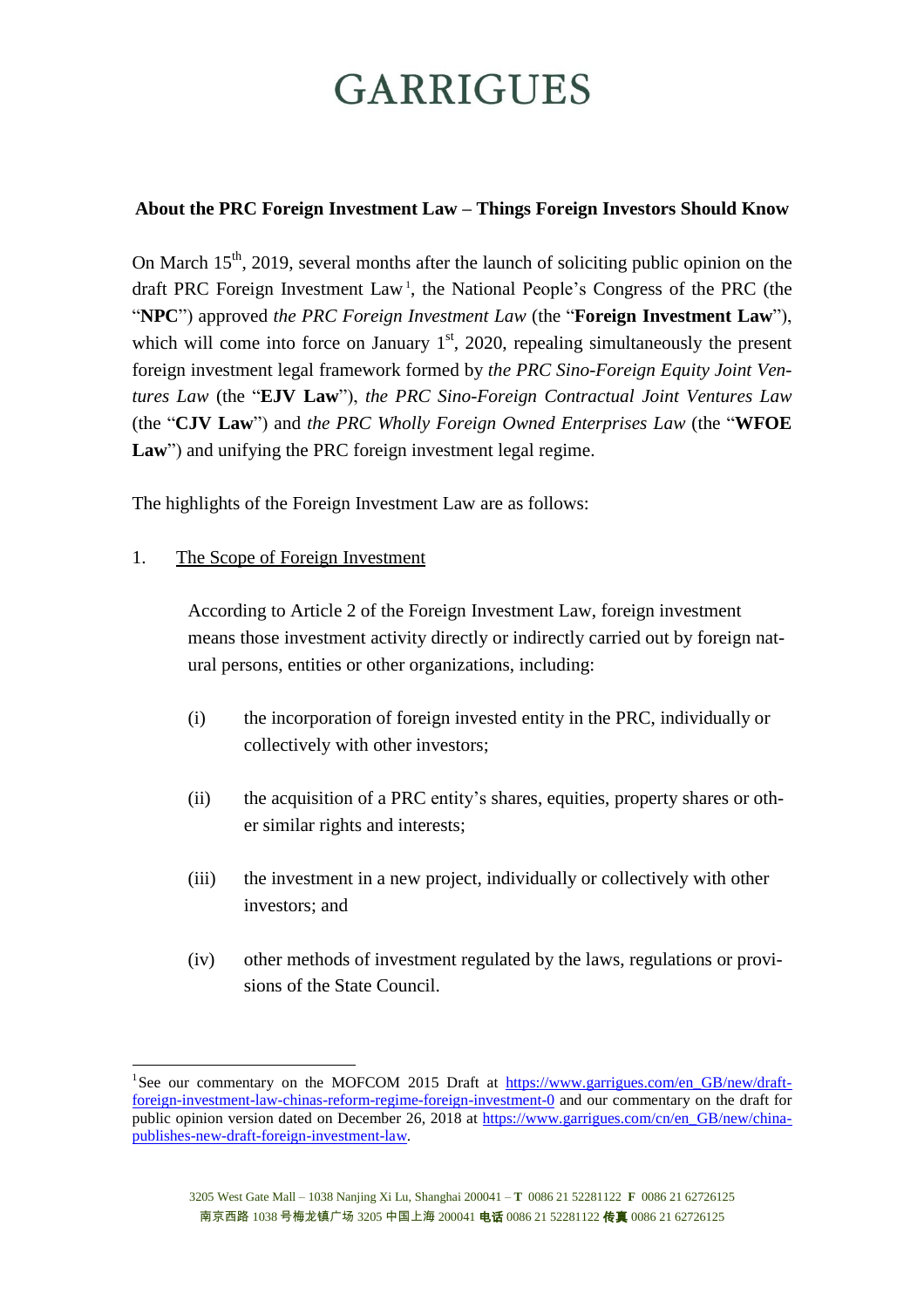Issues to be further clarified under the definition of foreign investment include the definition or example of the "indirect foreign investment activity", "investment in any new project" and whether the investors from HK S.A.R., Macau S.A.R. and Taiwan region shall be classified as foreign investors.

(i) Indirect Foreign Investment Activity

Without the definition or example of the "Indirect Foreign Investment", whether it intends to regulate the down-stream entities invested by second-tier foreign invested entities, or whether it refers to the investment with VIE structure, variable interest entity, remains uncertain.

(ii) Investment in a New Project

It is subject to further clarification whether the project refers to those Sino-foreign contractual projects regulated by the CJV Law, such as the Sino-foreign cooperative agreements on the exploitation of petroleum resources, as well as its intention to focus on new project only.

(iii) Classification of Investors from HK S.A.R., Macau S.A.R. and Taiwan Region

The investors from HK S.A.R., Macau S.A.R. and Taiwan Region are not in the scope of foreign investor set by the Foreign Investment Law, and the law keeps silent on whether the investment by the investors from HK S.A.R., Macau S.A.R. and Taiwan Region are regulated with reference to the Foreign Investment Law.

However, on March  $15<sup>th</sup>$ 's press conference, when this question was raised by Phoenix Media, Premier Li Keqiang replied that the investment from HK S.A.R., Macau S.A.R. and Taiwan Region could be administrated with reference to the Foreign Investment Law. We expect the State Council to further clarify this issue in writing.

### 2. Management System of Pre-establishment National Treatment and Negative List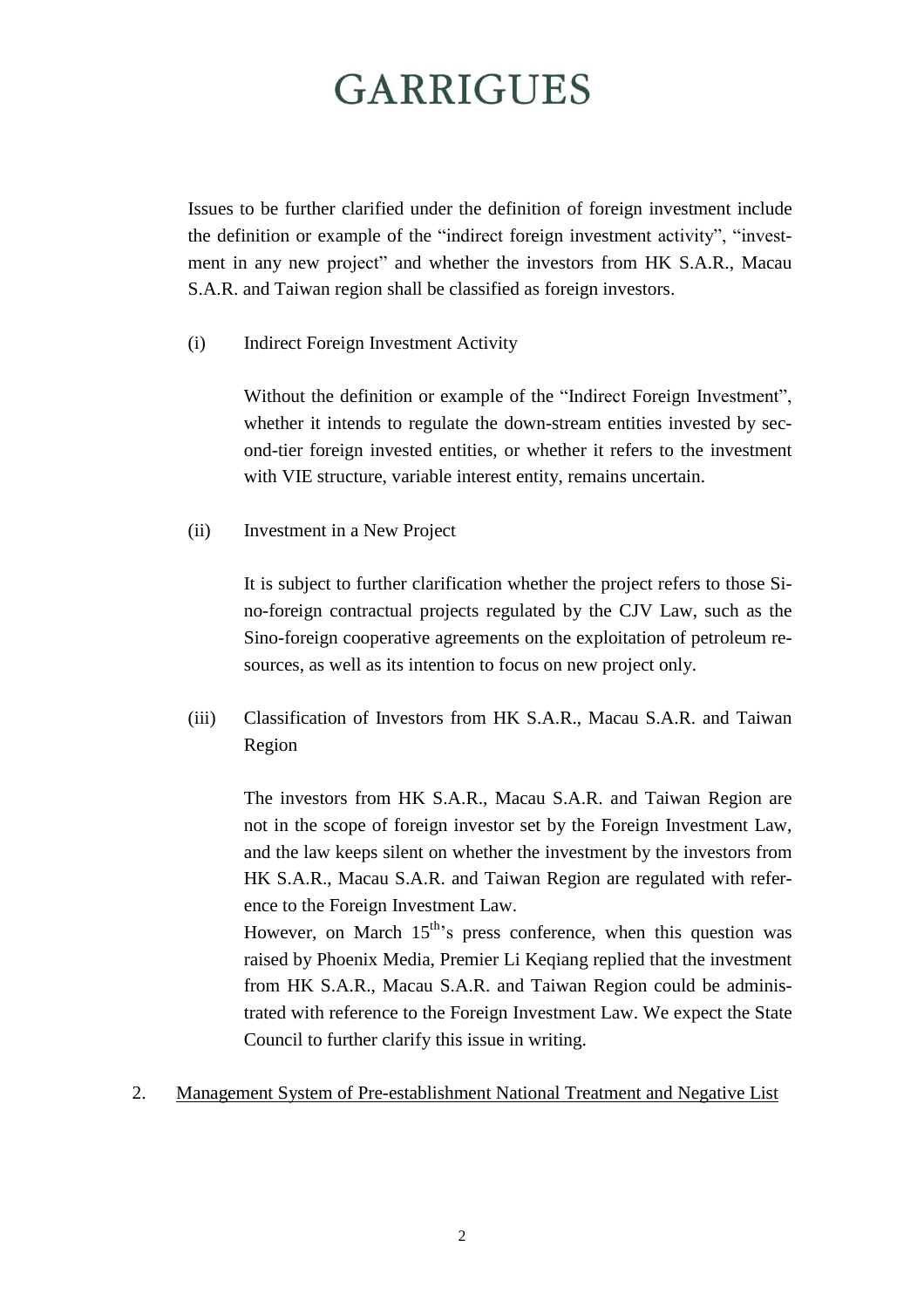It is the first time the adoption of management system of pre-establishment national treatment and negative list to foreign investment has been officially stipulated in law-level legislation. The State will give national treatment to foreign investment outside of the negative list released by or upon approval by the State Council.

The negative list indicates the industries with restrictions or prohibition on foreign investment, which shall be subject to special administrative measures for access of foreign investment. The latest 2018 national negative list was released on June 28<sup>th</sup>, 2018.

The Foreign Investment Law also empowers the State to establish special economy zone or implement pilot policies and measures for foreign investment, when necessary. Currently, foreign investment in the Pilot Free Trade Zones ("**FTZ**") is subject to the FTZ negative list, which may adopt more flexible policies to the foreign investment within the FTZ on a trial basis. For instance, the Pilot Free Trade Zone Negative List released on June 30<sup>th</sup>, 2018 removes the foreign investment in performance brokerage institutions from the FTZ Negative List and allows foreign investors to invest in cultural and artistic performance groups, provided the group is controlled by a Chinese party.

### 3. Protection of the Intellectual Property of Foreign Investors and Foreign Invested **Enterprises**

The Foreign Investment Law further emphasizes the protection of the intellectual property of foreign investors and foreign-invested enterprises and stipulates that the administrative organ and its staff are not allowed to force the transfer of any technology by administrative means.

Furthermore, shortly after the publicity of the Foreign Investment Law, *Decision of the State Council on Modification of Certain Regulations* ("**Decision No. 709**") was released on March 18<sup>th</sup>, 2019, which deletes following restrictions to the technology import contract set by *Regulations for the Implementation of the PRC Sino-Foreign Equity Joint Ventures Law* ("**Implementation Regulation of EJV Law**") and *Regulations on Technology Import and Export Administration of the PRC*: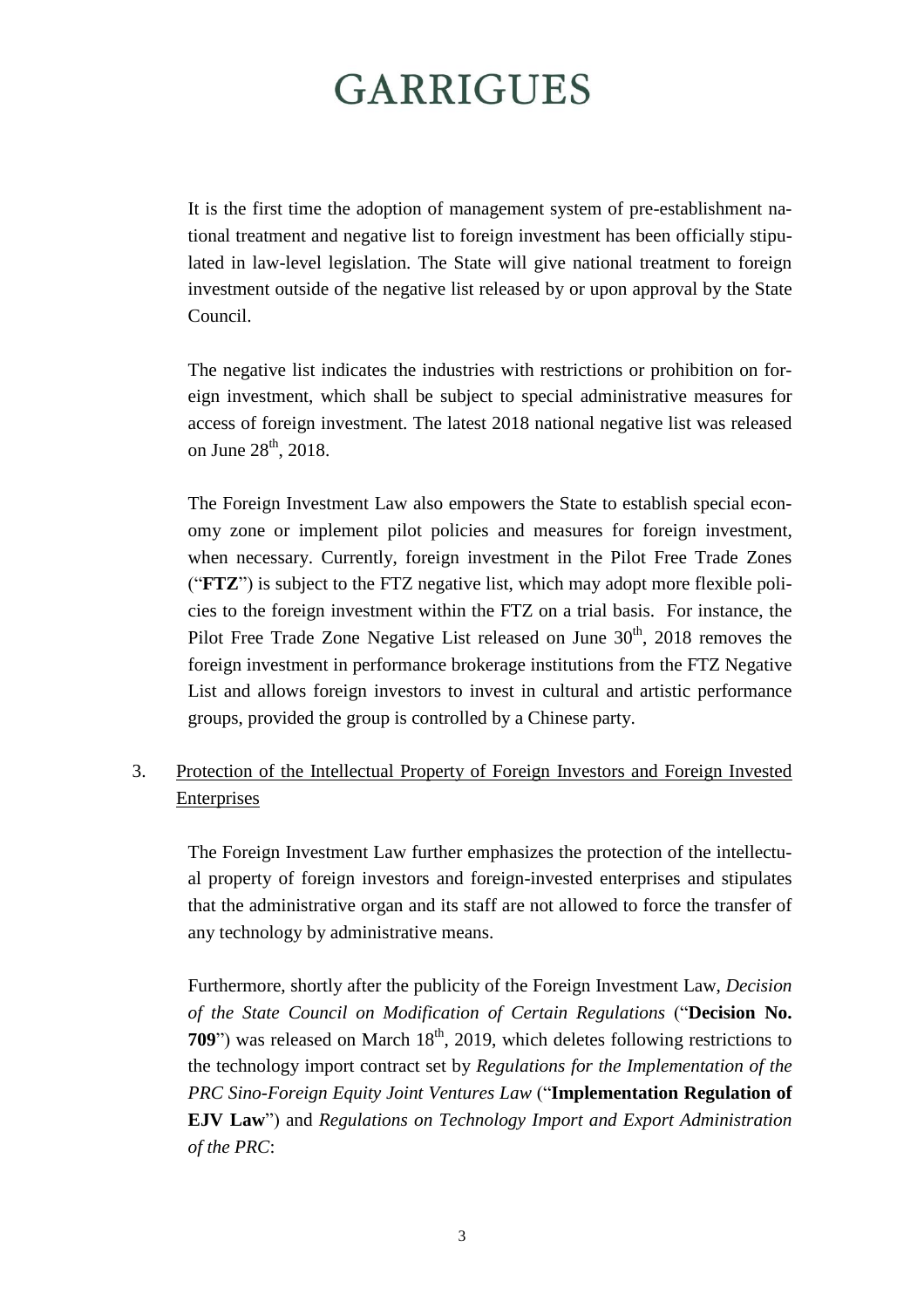- (i) The term of a technology transfer agreement is generally no longer than ten years;
- (ii) After the expiry of a technology transfer agreement, the technology importing party shall have the right to use the technology continuously;
- (iii) Where an infringement of third party's legal rights and interests occurs when an assignee of a technology import contract is using technology provided by the assignor in accordance with the provisions of the contract, the assignor shall bear the responsibility;
- (iv) During the period of validity of the technology import contract, the right over any improvements in the technology shall be vested with the party which has made the improvements;
- (v) A technology import contract shall not contain the following restrictive clauses:
	- (1) requiring the assignee to accept incidental provisions that are not essential to the importing of the technology, including the purchase of unnecessary technology, raw materials, products, equipment or services;
	- (2) requiring the assignee to pay fees for the usage of or bear related obligations for technology where the patent rights have expired or have been declared invalid;
	- (3) restricting the assignee from improving the technology provided by the assignor or using the improved technology;
	- (4) restricting the assignee from obtaining the technology similar to or competing with the technology provided by the assignor from other sources;
	- (5) unreasonably restricting the channels or sources that the assignee may procure raw materials, parts, products or equipment from;
	- (6) unreasonably restricting the quantity, type or sale price of assignee's products; and
	- (7) unreasonably restricting the assignee's export channels for products produced by using the imported technology.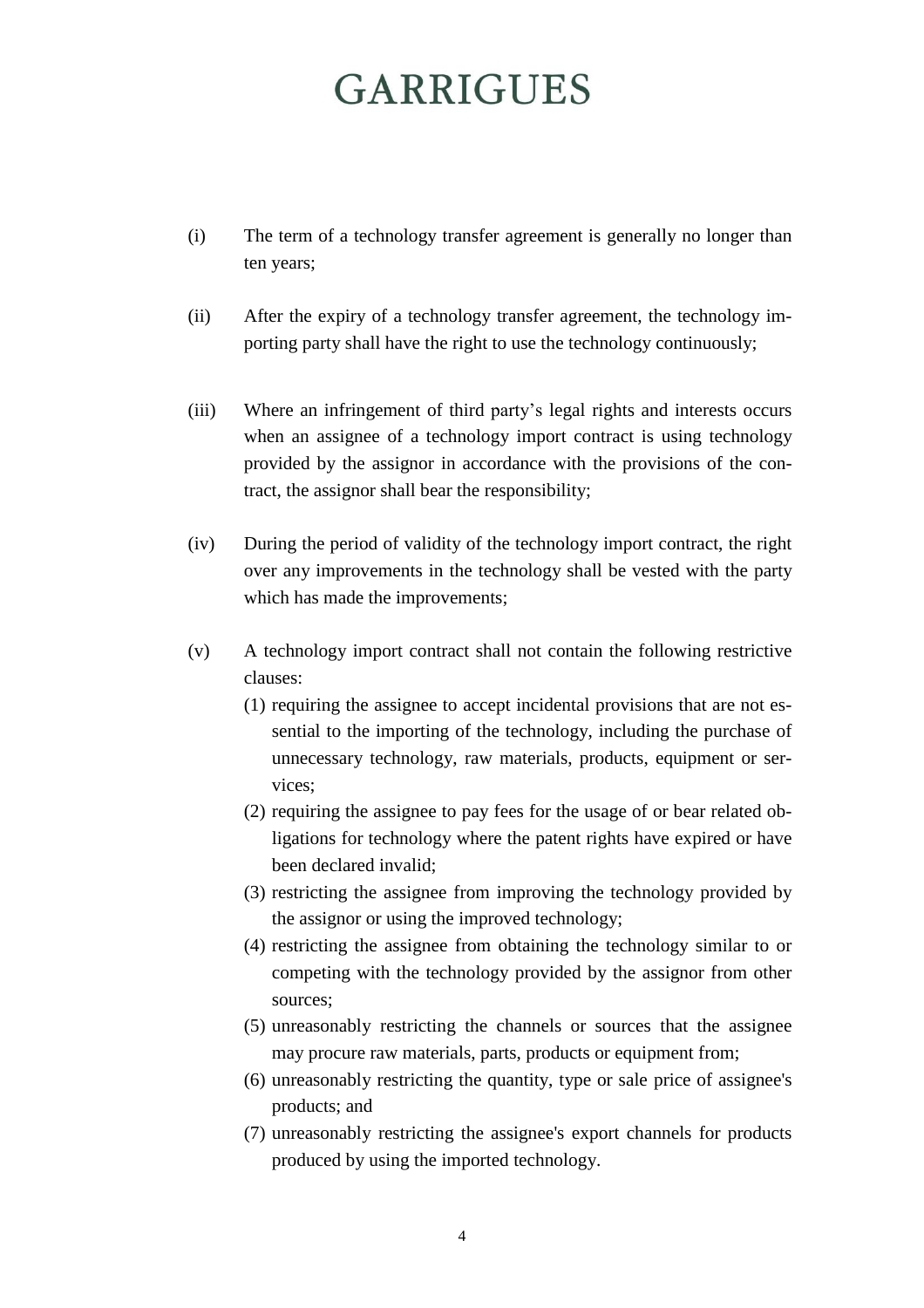Decision No. 709 came into effect on March  $18<sup>th</sup>$ , 2019, so does it mean the above deleted rules shall no longer apply to the technical transfer contracts between the foreign assignors and domestic assignees? The answer may not be so certain.

For the technical contract governed by the PRC laws, it shall also be governed by the *PRC Contract Law* and the *Interpretation of the Supreme People's Court on Issues relating to Applicable Laws for Trial of Dispute Cases involving Technical Contracts*.

Regarding item (i) "the term of a technology transfer agreement" and item (ii) "right to use the technology continuously after the expiry of term", since there is no restrictive provisions set by the PRC laws and regulations on said matter, the parties could freely negotiate the corresponding term.

Regarding item (iii), *the PRC Contract Law*<sup>2</sup> allows the parties to negotiate the liability allocation of the infringement caused by the performance of the technology contract.

Regarding item (iv) "the ownership of the right over improvement of technology", the parties could agree on the ownership of the right over any improvements in the technology. If there is no such agreement or such agreement is not clear, the party made the improvement shall be the right owner<sup>3</sup>. In addition, under the scenario the technology contract is recognized as void and the parties are unable to reach an agreement on the ownership of the right over the improvements in the technology, the court may rule that the party made the improvement shall own the right over said improvement<sup>4</sup>.

Regarding item (v) "the restrictive clauses", although they have been deleted from the *Regulations on Technology Import and Export Administration of the*

<u>.</u>

<sup>&</sup>lt;sup>2</sup> The PRC Contract Law, Article 353

<sup>&</sup>lt;sup>3</sup> The PRC Contract Law, Article 354

<sup>&</sup>lt;sup>4</sup> Interpretation of the Supreme People's Court on Issues relating to Applicable Laws for Trial of Dispute Cases involving Technical Contracts, Article 11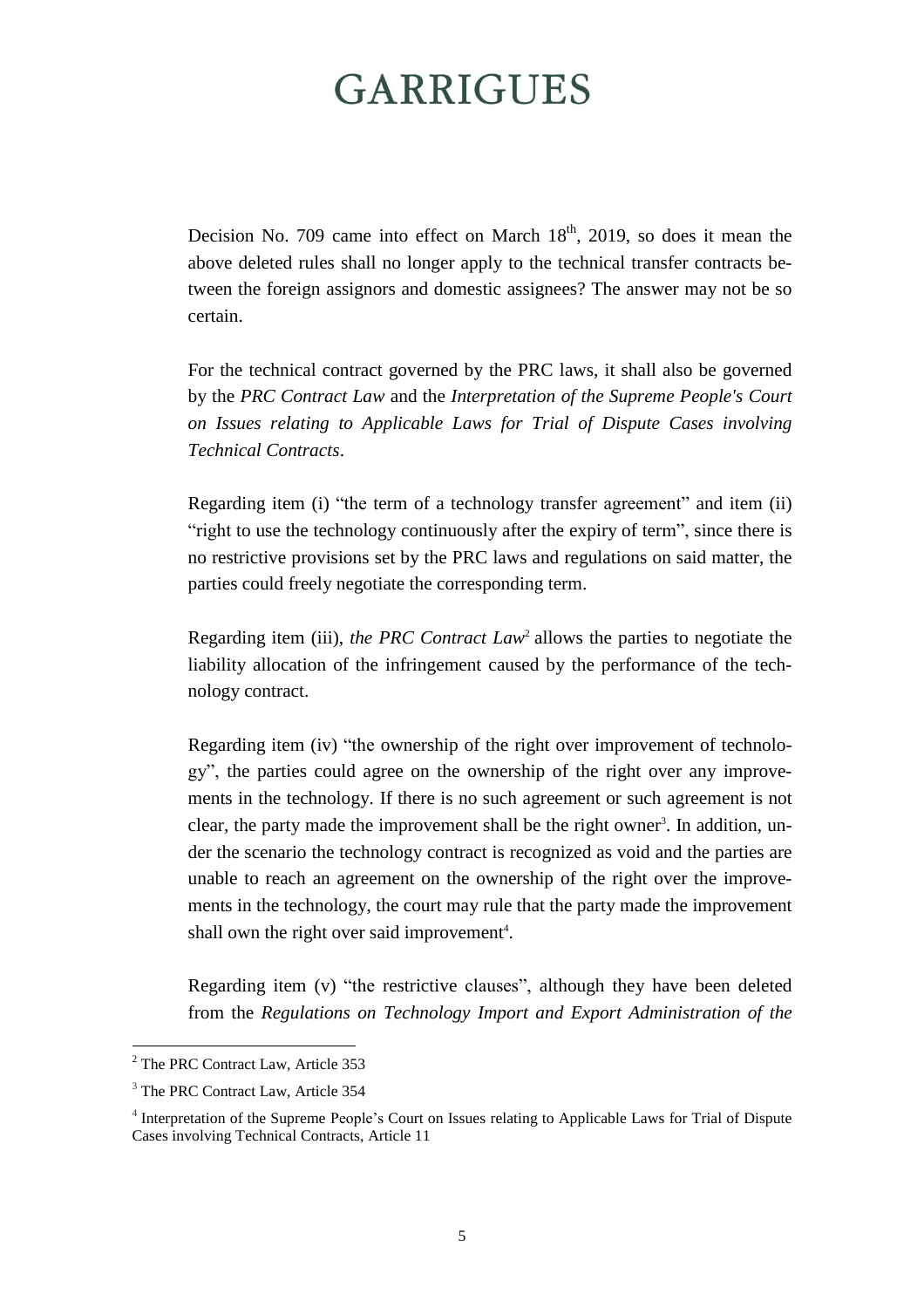*PRC*, those restrictions are still applied to the technology contracts in accordance with *the PRC Contract Law*, which stipulates that a technology contract with restrictions (1) to (7) will be regarded as illegally monopolizing technology and impeding technological progress, and shall cause the technology contract be void<sup>5</sup>. Same as we elaborated above regarding item (iv), when the contract is regarded as invalid, it will bring uncertainty to the ownership of the improvement of the technology.

To those foreign assignors seeking less restriction to the technology transfer, selecting laws in favor of the foreign assignor might be an alternative. Furthermore, the foreign assignors may persuade the assignees to agree to resolve the dispute through an overseas arbitration institution in the territory of any signatory of the *Convention on the Recognition and Enforcement of Foreign Arbitral Awards*. However, the enforceability of said option is an open question and it is subject to further interpretation to the law by the law makers, the Supreme People's Court and opinions made by the judges.

4. Organization and Activities of the Company

After the effective date of the Foreign Investment Law, i.e. January  $1<sup>st</sup>$ , 2020, the newly incorporated foreign invested companies shall comply with the PRC Company Law (the "**Company Law**") or the PRC Partnership Enterprise Law. The Foreign Investment Law grants the foreign invested companies established in accordance with the EJV Law, CJV Law and WFOE Law to keep their original organization forms within a five-year transitional period commencing from January 1st, 2020.

In consideration that most of the foreign invested entities are limited liability companies, our discussion hereinafter will focus on the main changes of limited liability companies set by the Company Law against the sino-foreign equity joint venture companies ("**EJV**"):

(i) Organization

1

<sup>&</sup>lt;sup>5</sup> Interpretation of the Supreme People's Court on Issues relating to Applicable Laws for Trial of Dispute Cases involving Technical Contracts, Article 10, and the PRC Contract Law, Article 344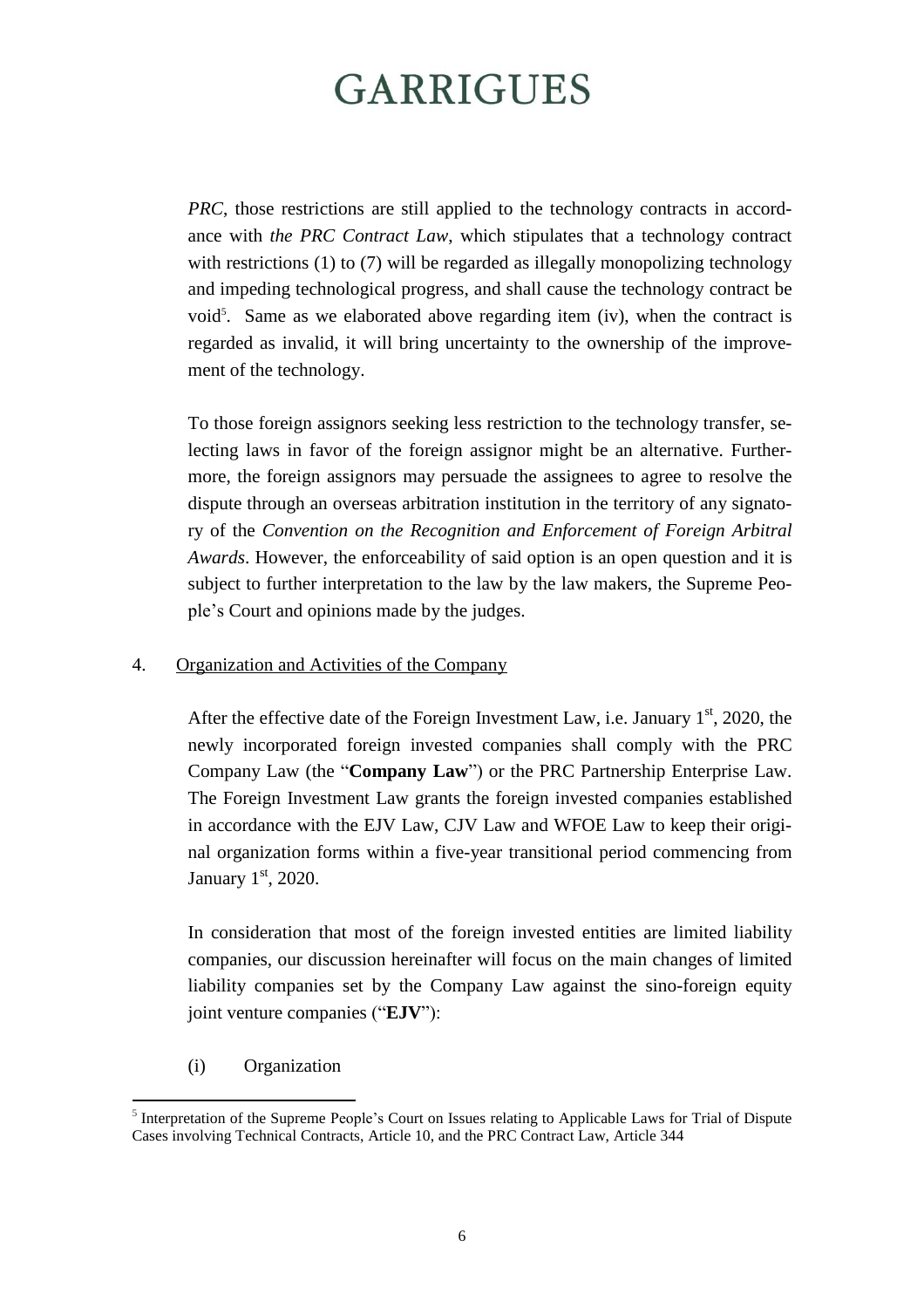The launch of the Foreign Investment Law will also change the corporate governance structure of foreign-invested entities from board-centrism to shareholder-centrism. According to the Company Law, the shareholders' meeting is the authority of the company therefore the power to decide the major issues of the company shall be shifted from the board of directors (executive director) to the shareholders' meeting (shareholder). Resolutions on (1) amendment to the articles of association of the company; (2) increase or reduction of registered capital; and (3) company merger, division, dissolution or change of company structure shall be passed by shareholders holding two-thirds or more of the voting rights on a shareholders' meeting, replacing the previous requirement of the unanimous approval of all directors present at a duly convened board meeting.

The voting rights exercisable by shareholders on a shareholders' meeting shall be based on the ratio of capital contribution, but the Company Law allows the shareholders to reach agreement on the allocation of the voting rights in the articles of association of the company.

(ii) Board of Directors

Under the Company Law, board of directors (executive director) is a management and executive organ of a company, not the highest organizational organ provided by the EJV Law.

The non-employee's representative directors shall be elected or dismissed by the shareholders on the shareholders' meeting, instead of being appointed or removed by the shareholders.

(iii) Subscription of Incremental Capital

Other than the subscription of incremental capital on pro rata basis, the shareholders could agree on the ratio of future incremental capital subscription in the articles of association.

(iv) Transfer of the Equity Interest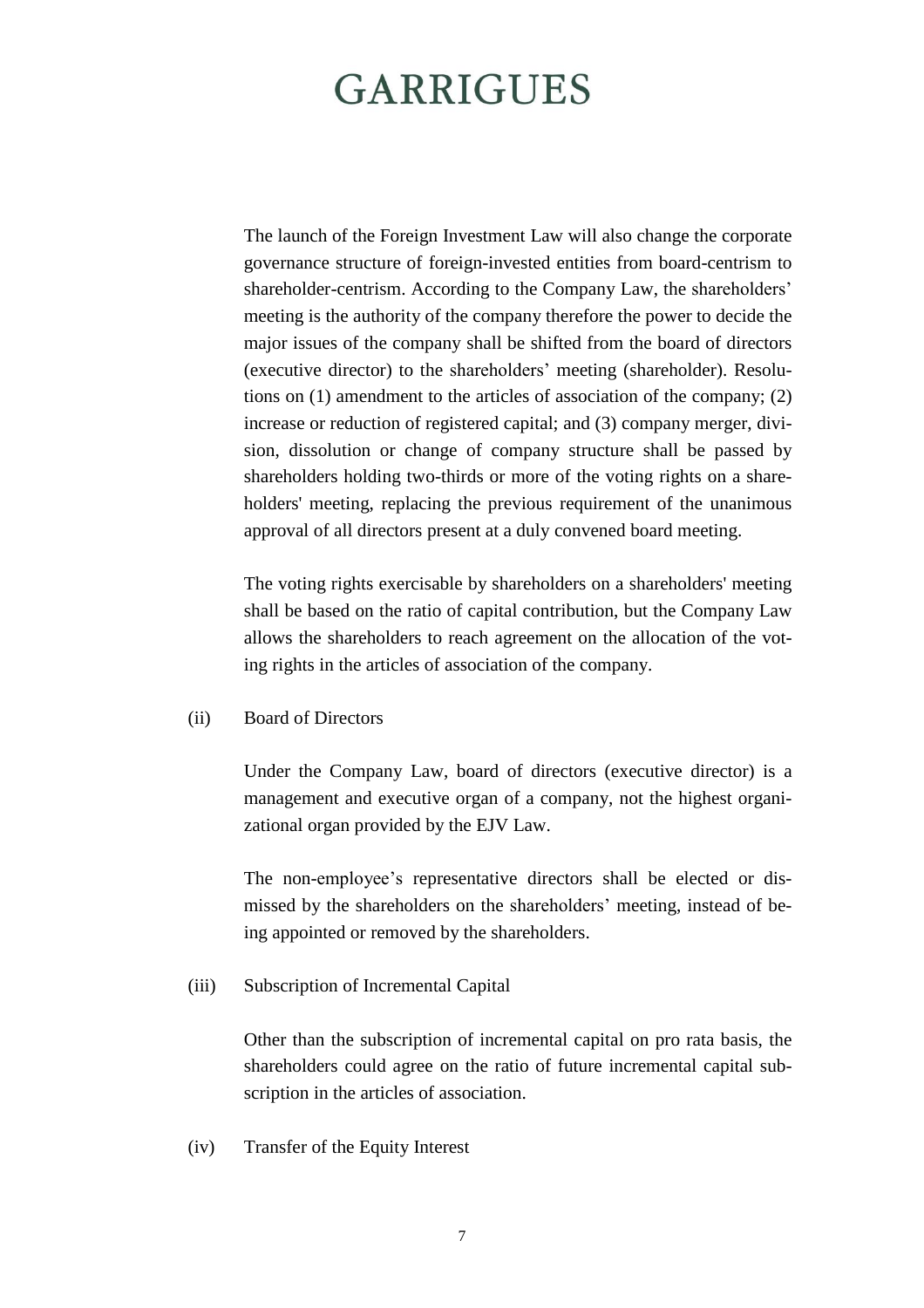Instead of obtaining consent from the other shareholder(s), the Company Law only requires the shareholder(s) proposing to transfer its equity interest to a non-shareholder to obtain the consent of more than half of the non-proposing shareholder(s), the transfer of equity interest between shareholder(s) is not subject to any prior consent.

In addition, if shareholders reach agreement on the transfer of equity interest in the articles of association of the company, such provisions shall prevail.

#### (v) Profit Distribution

It is compulsory for the companies governed by the Company Law to contribute 10% after-tax profits into their statutory surplus before profit distribution till the aggregate sum of the statutory surplus reserve is more than 50% of its registered capital, while the EJV Law allows the board of directors to determine the contribution percentage of the reserve funds.

The Company Law not only allows the company to distribute profit in proportion to the ratio of each shareholder's respective actual contributions to the registered capital but also allows the shareholders to freely determine the profit distribution proportion, provided the agreement is reached by all of the shareholders.

#### 5. Others

Other than the above commented main changes, the Foreign Investment Law reiterates the encouragement and protection to the foreign investment, upgrades the foreign investment information reporting system and security review system for foreign investment as the basic system set by law, grants the power to take actions against any discriminatory prohibitive or restrictive measures made by other nations or regions, and specially carves out the financial industry and financial market, where the provisions stipulated by the State shall prevail.